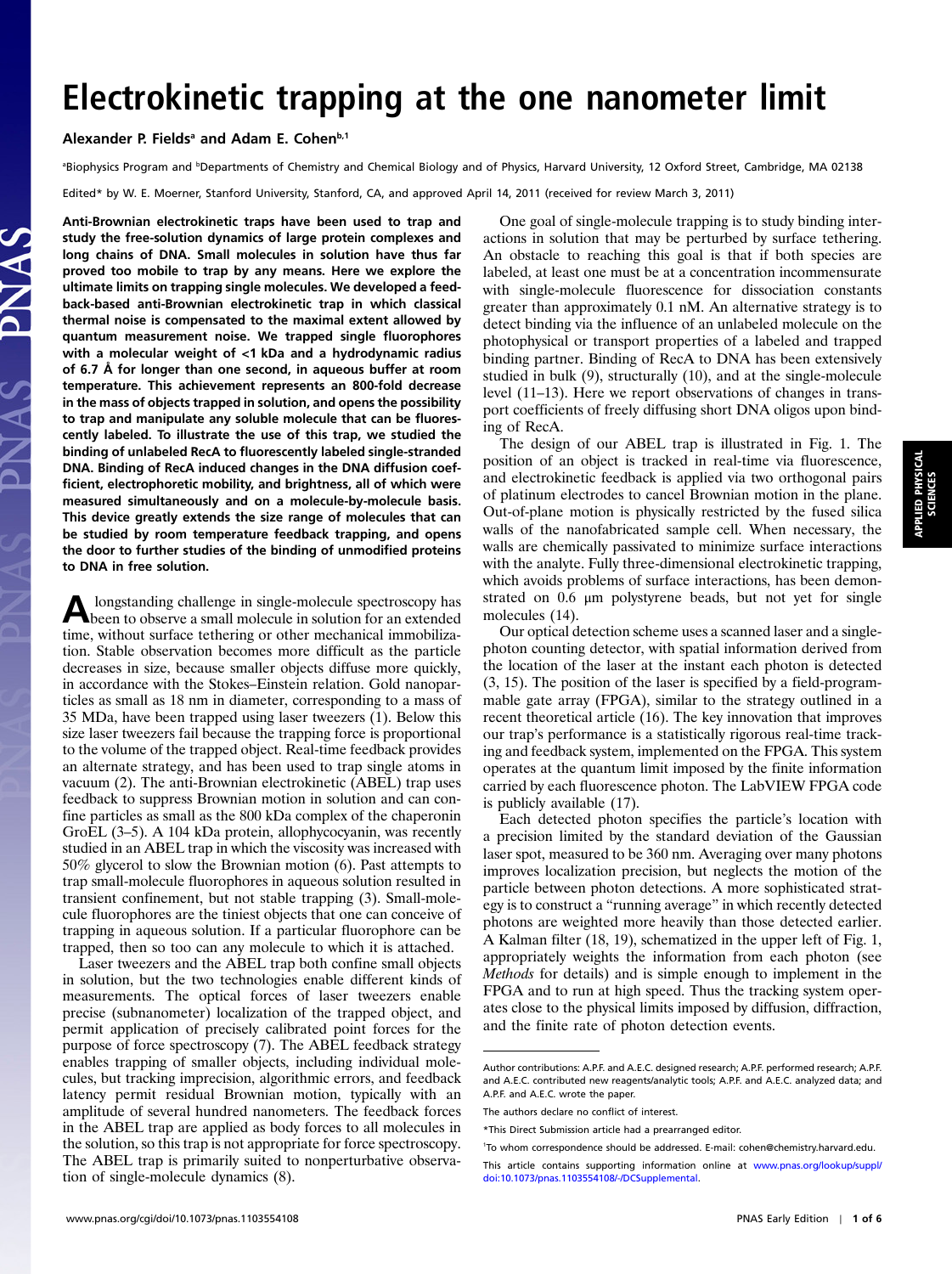

Fig. 1. Instrumentation. Two electrooptic deflectors (EODs) scan light from a 633 nm HeNe laser among a set of 27 discrete points with a dwell time of 3.1 μs per point. Fluorescence emitted by a fluorophore in the sample cell (Top Right) is separated from the illumination by a dichroic mirror (DM) and detected by an avalanche photodiode single-photon counting module (SPCM). A Kalman filter implemented on a field-programmable gate array incorporates the information from each photon detection into a running estimate of the fluorophore position, and generates appropriate feedback voltages that are amplified and applied to the sample cell via four platinum electrodes. The latency of the feedback loop (between photon detection and voltage response) is 9 μs.

## Results and Discussion

In the absence of feedback, fluorophores of Alexa 647 diffused across the laser scan pattern with an average residence time of 2 ms (Fig. 2A, Top). When feedback was applied, fluorophores that diffused into the trap were quickly pushed to the trap center and held for an average of 800 ms prior to photoblinking, photobleaching, or escape (Fig. 2A, Middle), corresponding to the collection of an average of 37,000 photons per event. Some single fluorophores were trapped for as long as 10 s, yielding as many as 450,000 photons. The time-averaged illumination was uniform throughout the region explored by the molecule, so residual molecular motion did not lead to brightness fluctuations. The fluorescence intensity was constant during each event and from one event to the next, and every event ended with a quantal step to background fluorescence, establishing that the trapped species contained only one fluorophore. Molecule-by-molecule analysis of diffusion coefficients (see below) yielded a narrow distribution peaked around 325  $μm²/s$ , which matched the value obtained in bulk (20) and confirmed that every event corresponded to a free fluorophore. Occasional short-lived positive intensity spikes during trapping events signified the approach of a second fluorophore near the trap; the Brownian motion of the fluorophores was uncorrelated, so after a few milliseconds one diffused away. Segments of dsDNA (30 bp), doubly labeled with Alexa 647 showed two clear photobleaching steps, each equal in intensity to that of a trapped single fluorophore (Fig. 2A, Bottom), further confirming that the objects trapped in the free dye sample were single fluorophores. Fig. 2B shows in red a time-averaged CCD image of a series of trapped single fluorophores [\(Movie S1\)](http://www.pnas.org/lookup/suppl/doi:10.1073/pnas.1103554108/-/DCSupplemental/pnas.1103554108_SI.pdf?targetid=SM1). Displayed in blue is the time-averaged laser scan pattern.

To determine the loss mechanisms from the trap, we studied the trapping time of single fluorophores as a function of laser power (Fig. 2C). A trapping event was considered to end when the fluorescence dropped to background for longer than 300 μs. The mean trapping time was nonmonotonic in laser power, indicating that trapping time was limited by photon statistics and diffusional escape at low power, and by photobleaching or photoblinking at high power. The trap was typically operated under conditions to maximize mean trapping time, in which case rates of diffusional escape and photoblinking or bleaching were approximately equal.

Photobleaching rates in the ABEL trap were higher than in typical surface-tethered experiments because high count rates were required to achieve stable feedback. Furthermore, we interpreted every blinking event as the end of a single-molecule trajectory. This procedure contributed to the shorter reported observation time in the ABEL trap compared to surface-tethered



Fig. 2. Trapped molecules. (A) In the absence of applied feedback, the fluorescence of Alexa 647 molecules (chemical structure inset) showed brief bursts averaging 2 ms in duration (Top). When feedback was applied, molecular residence time was greatly enhanced (Middle). Trapping of 30 bp dsDNA doubly labeled with Alexa 647 showed two-step photobleaching (Bottom). In the structure of Alexa 647 (compound 9 in ref. 21), R refers to N-hydroxysuccinimide hexan-6-yloate and  $R'$  refers to 3-sulfonatopropyl. (B) Time-averaged image of a series of trapped Alexa 647 molecules (red) merged in software with an image of the laser scan pattern (blue). (C) Mean trapping time as a function of laser power, showing the balance between diffusional escape and photoblinking or bleaching.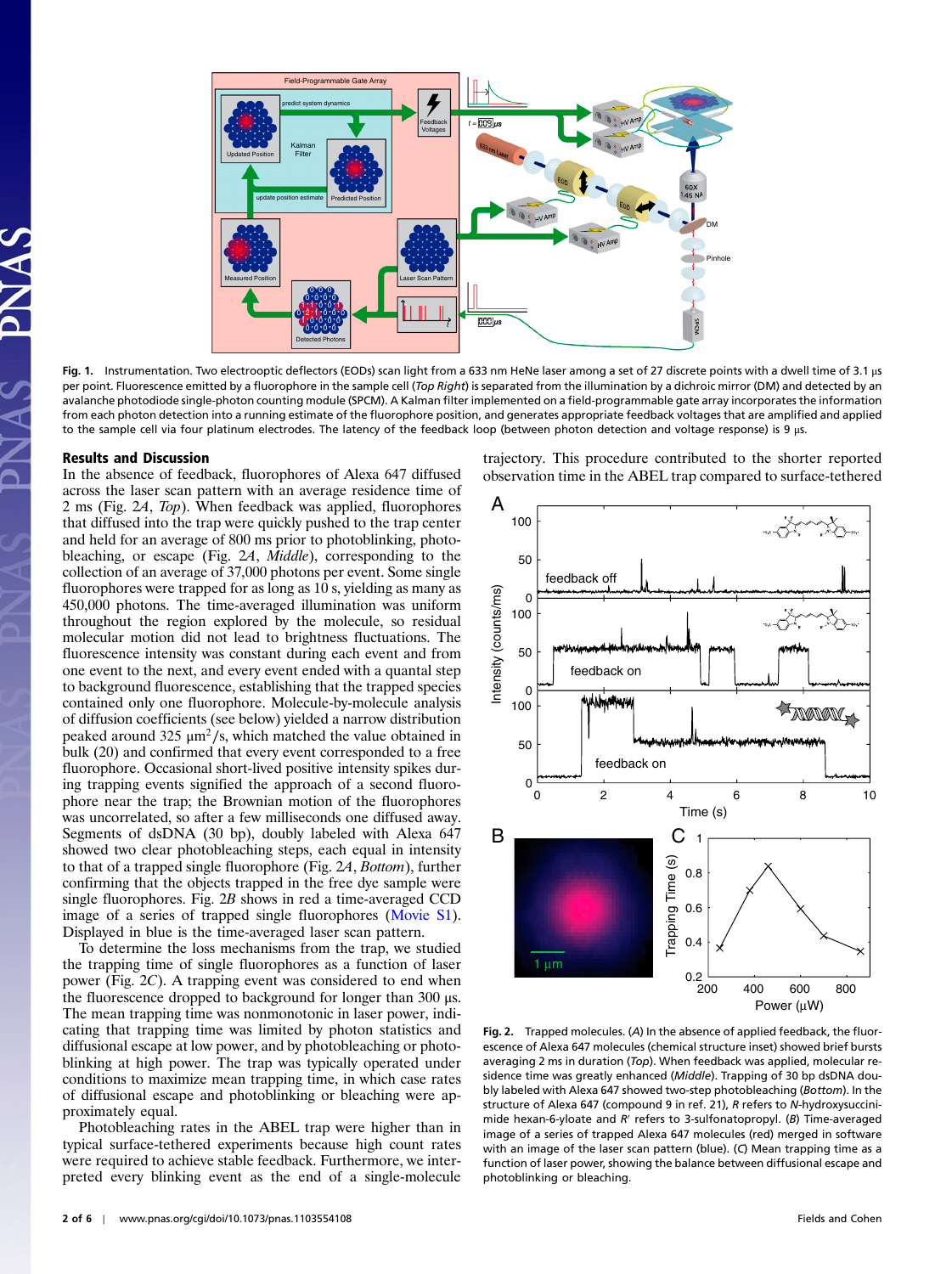experiments where one typically averages over blinks. The distribution of trapping times had a long tail, possibly due to variations in rates of photobleaching and photoblinking caused by variations in the concentration of oxygen and triplet quenchers.

The photon-by-photon recording of each trapping event enabled quantitative determination of the spatial trajectory, transport coefficients and photophysical properties of each molecule, with a precision far beyond that of any other single-molecule technique. We developed a maximum-likelihood assumed density filter (ADF) to perform these calculations (see Methods). We applied the ADF to trajectories of single trapped molecules of Alexa 647 to determine the strength and relaxation time of the trap (Fig.  $3A$  and B). The fluorophore was tightly constrained to the center of the trap, with a rms deviation of 416 nm, well within the approximately 5 μm diameter of the laser scan.



Fig. 3. Performance of the ABEL trap. (A) First 10 ms of the reconstructed trajectory of a single trapped molecule of Alexa 647 (red), plotted over a cartoon of the 27-point scan pattern (blue). Time-averaged probability densities are plotted along each axis (green). The mean precision with which each point in the trajectory was localized is 240 nm, which is less than the width of the laser spot (360 nm) because the estimate includes information from several photons. The molecule was confined with a rms deviation of about 416 nm, well within the approximately 5  $\mu$ m diameter of the laser scan. From the equipartition theorem, we calculate effective spring constants of 0.022 pN/ $\mu$ m and 0.026 pN/ $\mu$ m in the x and y directions, respectively. (B) Time-autocorrelation of the position of the molecule along each axis (red), with fit to a single exponential (green). Relaxation times are  $\tau_x = 290$  μs and  $\tau_y = 240$  μs. (C–D) Determination of single-molecule diffusion coefficients. Molecules were trapped from a mixture of free Alexa 647 and 30 nt ssDNA singly labeled with Alexa 647. The fitted diffusion coefficient for each molecule is plotted versus the brightness of the molecule (C) or the duration for which it was trapped (D). The two diffusion peaks have mean values of 178  $\pm$  2  $\mu$ m<sup>2</sup>/s and 325  $\pm$  2  $\mu$ m<sup>2</sup>/s (SEM), corresponding to the ssDNA and free dye species, respectively.

To test our ability to measure diffusion coefficients of small objects, we studied a mixture of free Alexa 647 dye and 30 nt ssDNA, singly labeled with Alexa 647. Many single molecules were sequentially trapped until photobleaching. Based on their intensity or trapping time alone, the two species in the sample were indistinguishable, but they were clearly resolved by their diffusion coefficients (Fig. 3  $C$  and  $D$ ). From experiments in which only one species was trapped, we associate the lower diffusion coefficient with the DNA species and the greater one with free Alexa 647.

These highly precise measurements of single-molecule diffusion coefficients enable quantitative comparison with bulk measurements and theory. The diffusion coefficient obtained in the ABEL trap for Alexa 647,  $D_{AF} = 325 \pm 2 \mu m^2/s$  (SEM), is consistent with the value of 330  $\mu m^2/s$  measured by two-focus fluorescence correlation spectroscopy (FCS) (20). The diffusion coefficient of the 30-mer ssDNA,  $D_{30\text{-mer}} = 178 \pm 2 \mu \text{m}^2/\text{s}$ , matches that predicted by the Zimm model for a polymer in good solvent, 166  $\mu$ m<sup>2</sup>/s, calculated with persistence length and rise per base taken from laser tweezers experiments (22) and no adjustable parameters (see Methods and ref. 23).

The diffusion coefficients can be converted to hydrodynamic radii via the Stokes–Einstein relation. The ABEL trap data yielded a population-average radius for Alexa 647 of 6.76 $\pm$ 0.03 Å (SEM) and for 30-mer ssDNA of  $12.3 \pm 0.2$  Å. The diffusion coefficient of each single molecule was determined more precisely as trapping time increased (Fig. 3D); we calculate a precision of roughly 20  $\mu$ m<sup>2</sup>/ $(s\sqrt{Hz})$  in determining D. Thus a single molecule of Alexa 647, trapped for 1 s, yielded an estimate of its hydrodynamic radius with a precision of 0.5 Å (SD). The ability to measure hydrodynamic radii of single molecules in free solution so precisely may be useful for observing subtle conformational shifts.

Encouraged by our success in trapping and characterizing single fluorophores and small DNA molecules, we next studied the interaction of ssDNA with Escherichia coli RecA, a protein known to form helical filaments on ssDNA in the presence of ATP (9). The ssDNA sample was 60 nucleotides long, singly la-beled at its 5′ terminus with Alexa 647. In the absence of RecA, the ssDNA is expected to form a random coil with a contour length of 33.6 nm, a persistence length of 7.5 Å, and a radius of gyration of 27 Å  $(22)$ . This length of DNA is sufficient to nucleate a RecA filament containing up to 20 monomers of RecA (24), but vastly shorter than the approximately 900 nm persistence length of the RecA filament (13). Binding of RecA is expected to convert the ssDNA from a random coil to a semi-rigid rod with a radius of roughly 4 nm and a rise of 5.1 Å per nucleotide (10), corresponding to a total length of 30.6 nm and a hydrodynamic radius of 10.5 nm (see Methods).

Before studying the interaction of RecA with ssDNA in the ABEL trap, we first used conventional FCS to confirm binding of RecA to ssDNA and to study the ensemble-averaged effects of binding upon the diffusion coefficient and fluorescence brightness of the ssDNA. Addition of unlabeled RecA (1 μM) and ATP (1 mM) to a sample of ssDNA induced a 60% drop in the ensemble-averaged diffusion coefficient of the DNA (Fig. 4A), and a 40% increase in the average molecular brightness. The decrease in diffusion coefficient was consistent with a change in geometry from a compact random coil to an extended rod. The increase in brightness upon binding of RecA to fluorescently labeled ssDNA likely reflects changes in the chemical environment of the fluorophore, and is consistent with a previous report in which a different fluorophore was used (25). RecA in the absence of DNA had no detectable fluorescence. These FCS measurements provided no information on the underlying distributions of singlemolecule brightness and diffusion coefficient, and provided no information about the ensemble-averaged or single-molecule values of the electrokinetic mobility.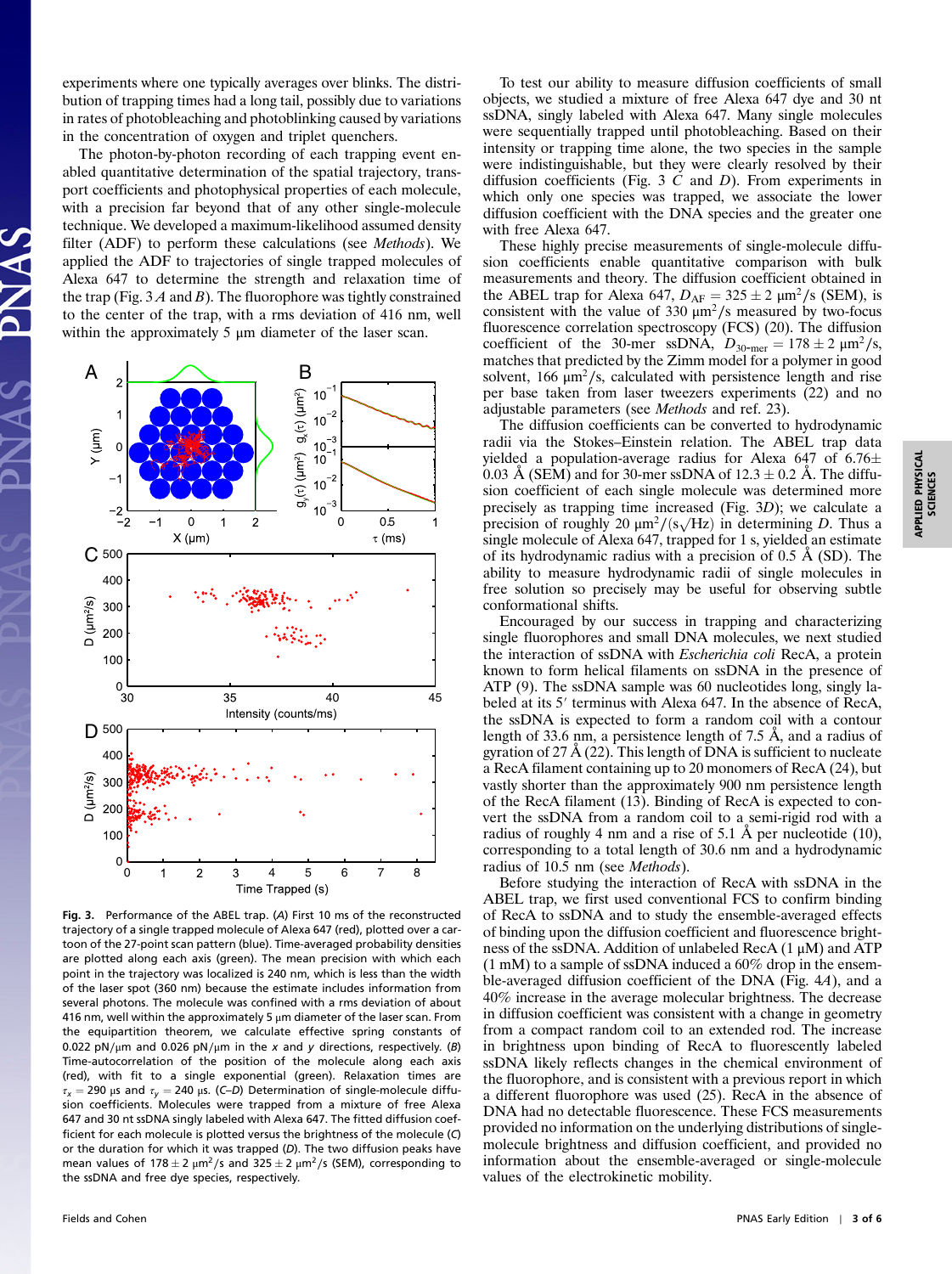

Fig. 4. RecA binding to single-stranded DNA. (A) Raw FCS data (points) and least-squares fits (lines) for a sample of 60-mer ssDNA labeled with Alexa 647 in the presence or absence of 1  $\mu$ M RecA and 1 mM ATP. Plots are normalized to the fit value of G<sub>0</sub>, which neglects the triplet fraction (see Methods for fit function). The lowering of average diffusion coefficient upon binding of RecA is visible as a longer autocorrelation decay time. (B) Trapping 60-mer ssDNA molecules in the presence of RecA and ATP revealed two species, exemplified by this fluorescence timetrace. The first species, identified as bare ssDNA, was dimmer and had higher diffusion coefficient; the second, identified as RecA nucleoprotein filament, was brighter and diffused more slowly. (C–E) Three-parameter molecular profiling. (x) ssDNA without RecA, (+) ssDNA with RecA and ATP. Plotting the brightness, diffusion coefficient, and electrokinetic mobility of trapped ssDNA molecules reveals that binding of RecA induced changes in all three.

We next trapped single molecules of the fluorescently labeled ssDNA, first in the absence, and then in the presence of RecA  $(1 \mu M)$  and ATP  $(1 \mu M)$ . Each trapped molecule was characterized simultaneously for its brightness, diffusion coefficient, and electrokinetic mobility (Fig.  $4$  B-E). These three parameters indicate different aspects of the molecular structure: brightness ndicate unterent aspects of the inolectual structure, originitess<br>of the fluorophore is sensitive to the chemical environment at<br>the 5' end of the ssDNA; diffusion coefficient is sensitive to hydrodynamic radius of the entire molecular complex; and electrokinetic mobility is sensitive to both charge and viscous drag. Thus each molecule was characterized with high precision in a multidimensional parameter space, allowing facile identification of heterogeneous subpopulations.

In the absence of RecA, we observed a homogeneous population of trapped molecules with diffusion coefficient  $113\pm$ 4 μm<sup>2</sup>/s (SEM), a mobility of  $-6.3 \pm 0.1 \times 10^3$  μm<sup>2</sup>/(Vs) and a mean molecular brightness of  $32.0 \pm 0.2 \times 10^3$  photons/s, which we associate with bare ssDNA. Addition of RecA and ATP led to the appearance of a second subpopulation with diffusion coefficient of  $50 \pm 2 \mu m^2/s$ , mobility of  $-3.65 \pm 0.07 \times 10^3 \mu m^2/(Vs)$ and a mean molecular brightness of  $44.7 \pm 0.3 \times 10^3$  photons/s.

We compared the diffusion coefficients of the bare ssDNA and the nucleoprotein filament to theoretical predictions based on the expected geometries of these compounds. The measured diffusion coefficient of the ssDNA,  $113 \pm 4 \ \mu \text{m}^2/\text{s}$ , is in good agreement with the Zimm prediction of 124  $\mu$ m<sup>2</sup>/s for 60-mer ssDNA. The measured diffusion coefficient of the RecA-ssDNA nucleoprotein filaments,  $50 \pm 2 \mu m^2/s$ , is lower than that of the bare ssDNA, consistent with an increase in hydrodynamic radius upon RecA binding. However, the measured diffusion coefficient is significantly larger than expected from a rigid-rod model of the filament, 21  $\mu$ m<sup>2</sup>/s. Several modifications to the rigid-rod geometry may account for this discrepancy, including: bent or curved nucleoprotein structure [as seen in some electron microscope images (26)], incomplete coverage of the DNA by RecA, or multiple RecA domains separated by floppy dislocations. Distinguishing among these scenarios will require varying conditions such as the length of the DNA template and the RecA concentration. The discrepancy is unlikely to be due to transient dissociation of RecA monomers from the nucleoprotein filament, as transport coefficients were not affected by replacement of ATP with ATPγS, an analog known to reduce the rate of dissociation (27).

The decrease in absolute value mobility upon addition of RecA is consistent with a decrease in net charge or an increase in drag. The change in Stokes drag can be inferred from the change in diffusion coefficient, discussed above, but the relevance of Stokes drag to the electrophoretic mobility depends on the details of the ionic cloud around the complex. In the Hückel regime, in which the particle is much smaller than the Debye length of the buffer, the electrophoretic velocity is determined by a force balance between the Coulombic pull of the field and the Stokes drag on the moving particle. In the Smoluchowski regime, in which the particle is large compared to the Debye length, the electric and shear forces are both localized within the Debye layer and both grow proportionally to the size of the particle (28). Thus the electrophoretic mobility is independent of the size of the particle. In the case at hand, the size of the ssDNA-RecA complex is comparable to the Debye length of the buffer, estimated to be 1.5 nm. Thus, the molecule is between the Hückel and Smoluchowski regimes, where theoretical estimates of mobility are difficult. Free-solution electrophoretic mobilities of ssDNA (29) and DNA–protein complexes (30) have been measured and are similar to our single-molecule values, though the buffer composition in these experiments differed from ours, preventing quantitative comparison.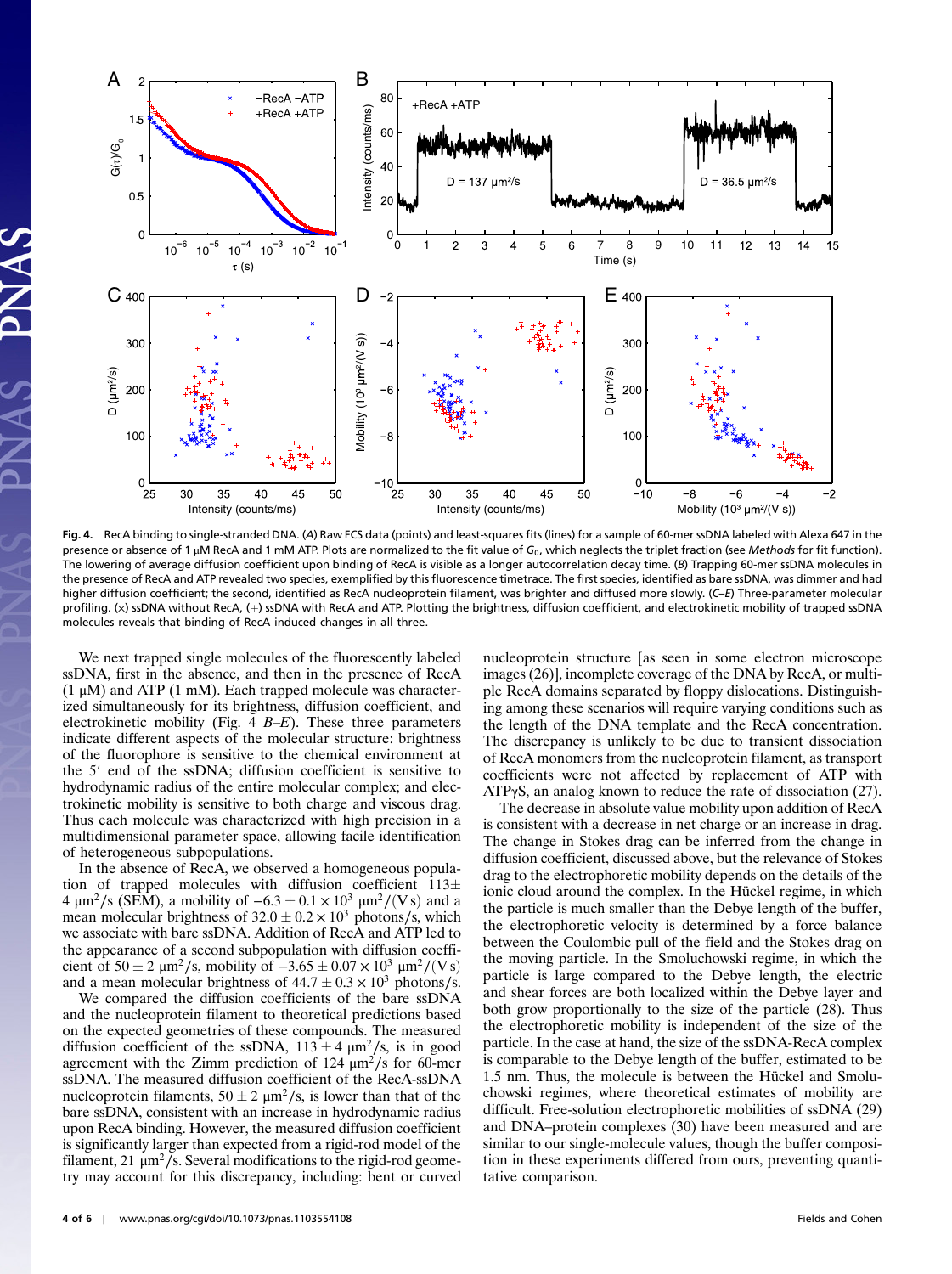Despite the presence of RecA, many of the trapped molecules remained in the state associated with bare ssDNA. The presence of precisely two clearly resolved peaks in the multidimensional single-molecule distributions indicates highly cooperative binding of RecA to ssDNA, consistent with earlier measurements in which nucleoprotein filament formation was measured as a function of RecA concentration (31).

The unique ability to measure simultaneously the diffusion coefficient, electrokinetic mobility, and brightness of each trapped molecule, to high precision, allows species to be distinguished on the basis of size, charge, and photophysical properties, in free solution and in complex mixtures. Unlike fluctuation techniques such as FCS (32) and the photon-counting histogram (33), the ABEL trap characterizes individual molecules in isolation, allowing compilation of the full distribution of each measured parameter and enabling multiple parameters to be correlated at the single-molecule level. The long observation times per molecule in the ABEL trap provide significantly more precise information than is obtained from photon burst analysis (34, 35). Furthermore, the tracking data enables unambiguous separation of transport and photophysical dynamics, which are otherwise conflated in single-point confocal techniques.

Finally, the ABEL trap opens the possibility of observing molecular transitions as they occur; such transitions cannot be resolved in observations of passively diffusing molecules unless they occur on a timescale faster than the diffusion time (approximately 1–10 ms), but may be observed on timescales as long as seconds in the ABEL trap. In the present RecA data we observed occasional transitions indicative of RecA binding to an already trapped molecule of ssDNA; however, these transitions were too infrequent to merit detailed analysis.

In contrast to the ensemble-averaged FCS data, the ABEL trap data clearly discerned hidden heterogeneity in the sample of RecA-ssDNA. The multiparameter molecule-by-molecule data enabled a quantitative comparison to models of the RecA nucleoprotein filament. These capabilities are expected to be broadly useful in contexts beyond studying protein–DNA interactions.

Trapping small-molecule fluorophores in aqueous solution is the ultimate size limit of feedback trapping in solution. The median size of human proteins is 375 amino acids (36), corresponding to a diameter of approximately 4 nm (37). With previous trapping technology, only the largest of proteins and complexes, with diameter > 15 nm, could be trapped. The present ABEL trap extends this range to include all soluble proteins.

## Methods

The optics, device design and fabrication, electronics, and sample prepara-tion are described in [SI Text](http://www.pnas.org/lookup/suppl/doi:10.1073/pnas.1103554108/-/DCSupplemental/pnas.1103554108_SI.pdf?targetid=STXT).

Kalman Filter Feedback Algorithm. The Kalman filter is an algorithm that interprets the past record of detected photons and applied voltages to construct a Gaussian likelihood distribution for the location of the particle in the present. The estimate for the particle's position during the ith time bin, given all of the information recorded up to and including the jth time bin, is characterized by a mean  $\hat{\mathbf{x}}_{ij}$  and variance  $\hat{p}_{ij}$ . The filter operates recursively: To calculate a new estimate, the previous estimate is revised to account for the most recent observations and the expected motion of the particle.

The number of photons,  $n_k$ , detected during the laser's residence at the kth scan point are tallied and used to "update" the estimate according to

$$
\hat{\mathbf{x}}_{k|k} = \frac{w^2 \hat{\mathbf{x}}_{k|k-1} + n_k \hat{p}_{k|k-1} \mathbf{c}_k}{w^2 + n_k \hat{p}_{k|k-1}} \qquad \hat{p}_{k|k} = \frac{w^2 \hat{p}_{k|k-1}}{w^2 + n_k \hat{p}_{k|k-1}},
$$

where  $c_k$  and w are the mean and standard deviation, respectively, of the laser spatial intensity distribution during bin k. In this way, the information from photon arrivals is combined with the previous position estimate, with weighting coefficients determined by the uncertainty in each. The beam

profile and spot positions were measured prior to trapping experiments by scanning a small bead immobilized on a coverslip through the scan pattern using a piezo scanning stage (Thorlabs SCXYZ100).

When the laser's residence at the kth spot ends, a new estimate for the location of the particle is constructed, with mean and variance "predicted" according to

$$
\hat{\mathbf{x}}_{k+1|k} = \hat{\mathbf{x}}_{k|k} + \mu \Delta t \mathbf{V}_k \qquad \hat{p}_{k+1|k} = \hat{p}_{k|k} + 2D\Delta t,
$$

where  $\mu$  is the user-estimated electrokinetic mobility,  $V_k$  is the voltage applied during bin  $k$ , D is the user-estimated diffusion constant, and  $\Delta t$  is the duration of the bin. At the beginning of the experiment, the estimated location of the particle is initialized at the trap center and the variance in this estimate is set to an arbitrary large value. The influence of these initial conditions decays after a few tens of microseconds. The Kalman filter is propagated each time the laser is moved to a new position (every 3.1 μs).

Feedback voltages are calculated according to the equation

$$
\mathbf{V}_{k+3} = -\frac{\hat{\mathbf{x}}_{k+3|k}}{\mu \Delta t},
$$

where

$$
\hat{\mathbf{x}}_{k+3|k} = \hat{\mathbf{x}}_{k+1|k} + \mu \Delta t (\mathbf{V}_{k+1} + \mathbf{V}_{k+2}).
$$

This formula is used because the update step cannot be calculated immediately, so a delay of two bin periods is necessary before the feedback is applied to the sample. The voltage is capped at a maximum magnitude along each dimension (typically 50 V) to avoid nonlinear effects, sample heating, and degradation of the solution.

ADF Algorithm. The Kalman filter is an approximation to the optimal tracking strategy: it treats non-Gaussian probability distributions as Gaussian to allow calculations in real time. The ADF algorithm we developed for postprocessing is a recursive Bayesian estimator, which correctly handles background photons and Poisson-distributed shot noise. A derivation of the algorithm in the context of optical tracking and a discussion of its merits and limitations will be presented in a forthcoming manuscript (38, 39). An implementation in MATLAB is publicly available (17).

The ADF projects each (posterior) estimate distribution onto a Gaussian shape parameterized by two-dimensional mean  $\hat{\mathbf{x}}$  and two-by-two covariance matrix  $\hat{\Sigma}$ . The update equations become

$$
\begin{aligned} \hat{\mathbf{x}}_{k|k} &= \frac{1}{L_k} \sum_{m=0}^{\infty} l_m \hat{\mathbf{\chi}}_m \\ \hat{\mathbf{\Sigma}}_{k|k} &= \left(\frac{1}{L_k} \sum_{m=0}^{\infty} l_m (\hat{\mathbf{x}}_m \hat{\mathbf{x}}_m^T + \hat{\mathbf{\Psi}}_m) \right) - \hat{\mathbf{x}}_{k|k} \hat{\mathbf{x}}_{k|k}^T, \end{aligned}
$$

where

$$
l_m \equiv e^{-B} \sum_{i=\max(n_k-m,0)}^{n_k} \frac{(-1)^{m+i-n_k} B^i S^m}{(n_k-i)! i! (m+i-n_k)!} \frac{|\hat{\Psi}_m|^{1/2}}{|\hat{\Sigma}_{k|k-1}|^{1/2}} \times e^{-(m(\hat{\mathbf{x}}_{k|k-1}-\mathbf{c}_k)^T (m\hat{\Sigma}_{k|k-1}+\mathbf{W})^{-1}(\hat{\mathbf{x}}_{k|k-1}-\mathbf{c}_k)/2)} \hat{\mathbf{x}}_m \equiv \hat{\Psi}_m(\hat{\Sigma}_{k|k-1}^{-1} \hat{\mathbf{x}}_{k|k-1} + m \mathbf{W}^{-1} \mathbf{c}_k) \qquad \hat{\Psi}_m \equiv (\hat{\Sigma}_{k|k-1}^{-1} + m \mathbf{W}^{-1})^{-1}.
$$

B is the average number of background photons detected per spot residence period, S is the expected number of photons detected from a fluorophore positioned at the center of the Gaussian laser spot for an entire spot residence period, W is the two-by-two covariance matrix of a Gaussian approximation to the laser spot shape, and other parameters are as defined previously. All vectors are treated as column vectors, with  $^{\mathsf{T}}$  or  $^{-1}$  indicating matrix transposition or inversion, respectively. The likelihood of each data point is

$$
L_k = \sum_{m=0}^{\infty} l_m.
$$

APPLIED PHYSICAL<br>SCIENCES APPLIED PHYSICAL SCIENCES